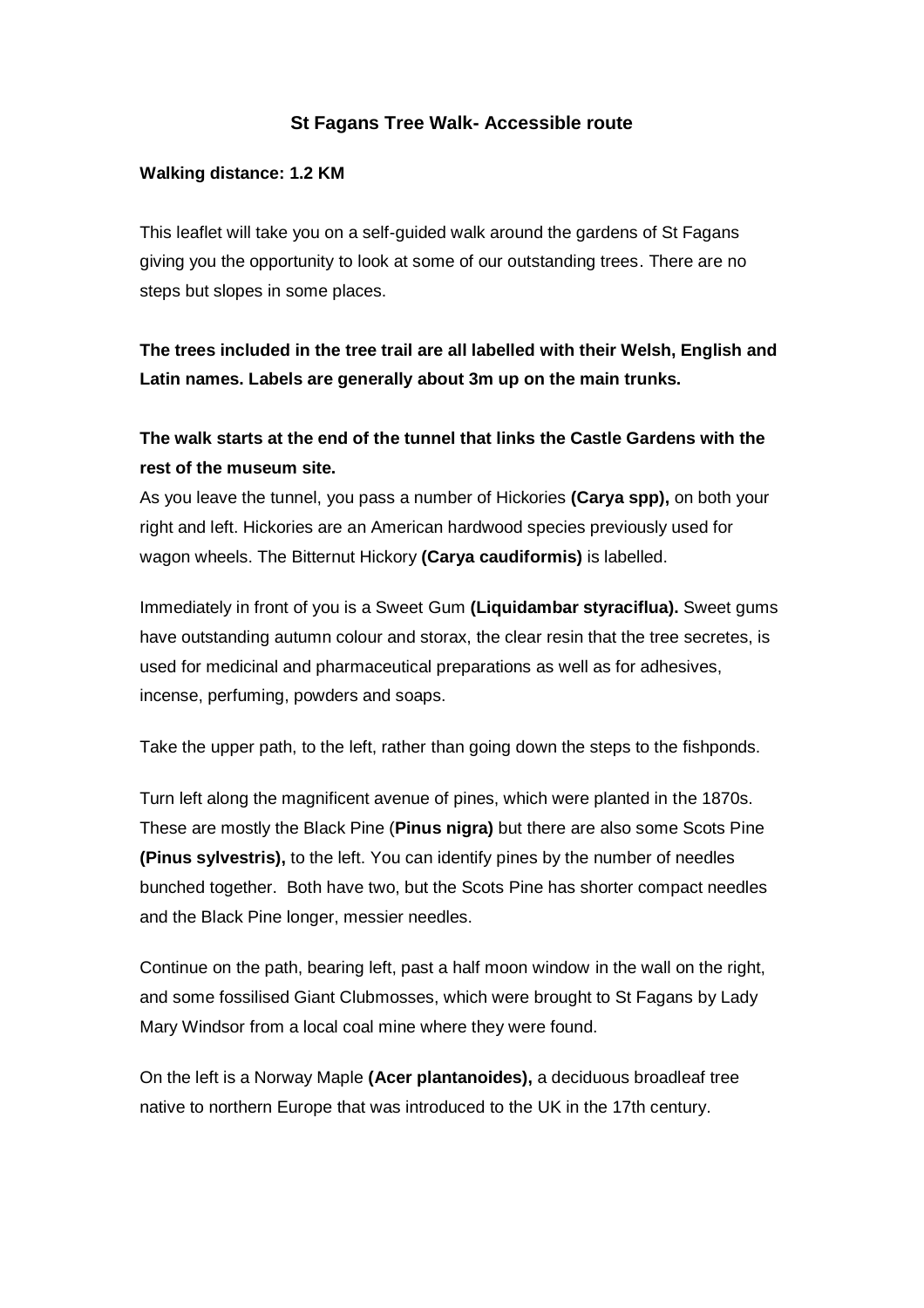At the cross roads go straight ahead. To the left is a huge Sessile Oak **(Quercus petraea)** and on the right is the orchard. Continue past Stryd Lydan Barn. The whole of the terraces was orchard in late 18th century and was then planted as a miniature arboretum with conifers in the mid 19th century. It was replanted as orchard in 1901 / 1902, although a few other species are present. These include the three-lobed apple tree **(Malus trilobata)**. The tree blooms during April and May producing white flowers and yellow fruits and in the autumn the deeply three-lobed leaves turn from orange to red to deep purple. There is also a Monkey Puzzle **(Araucaria araucana)** a native of Chile. The seeds have a high carbohydrate content and the collection, storage, trade and preparation of meals from them is an important part of the traditional lives of the Pehuenche people.

Continue to walk down the slope, bearing right (signposted to the Castle Gardens), with the water garden to your left. Here there is a Purple Leaved Norway Maple **(Acer platanoides 'Crimson King')** and a weeping willow **(Salix x sepulcralis 'Chrysocoma').** Walk over the stone bridge and continue uphill bearing right, noting the magnificent Magnolia **(Magnolia x veitchii 'Isca')** that stands by the large fishponds at the bottom of the terraces. In Spring it is covered in white flowers which reflect in the fishponds.

Go through the gate at the top (rather than along the terraces) and you enter the Mulberry Grove, where there are several Black Mulberry **(Morus nigra)** trees. The mulberry tree lives to a great age; some of the mulberry trees in the garden are well over a hundred years old. As the trees get old, they often fall down, but new trees grow up from the fallen trunks.

Continue to the left, past the apricot trees trained on the walls and at the end of the greenhouses, turn right, and then left, passing across the parterre garden towards the Castle Buttery. Facing the Buttery, turn left and through a gate into the Castle Courtyard. Go past the large lead cistern and into the Castle entrance.

By the wall on the left are two huge Cedars of Lebanon **(Cedrus libani)** and at the end and down the middle path is an avenue of Limes **(Tilia x europaea)**. On the far right hand side are 4 Walnuts **(Juglans regia).** Go back into into the Castle Courtyard through the arch and walk to the right of the large lead cistern. Go through the gate on the right hand side into the Parterre.